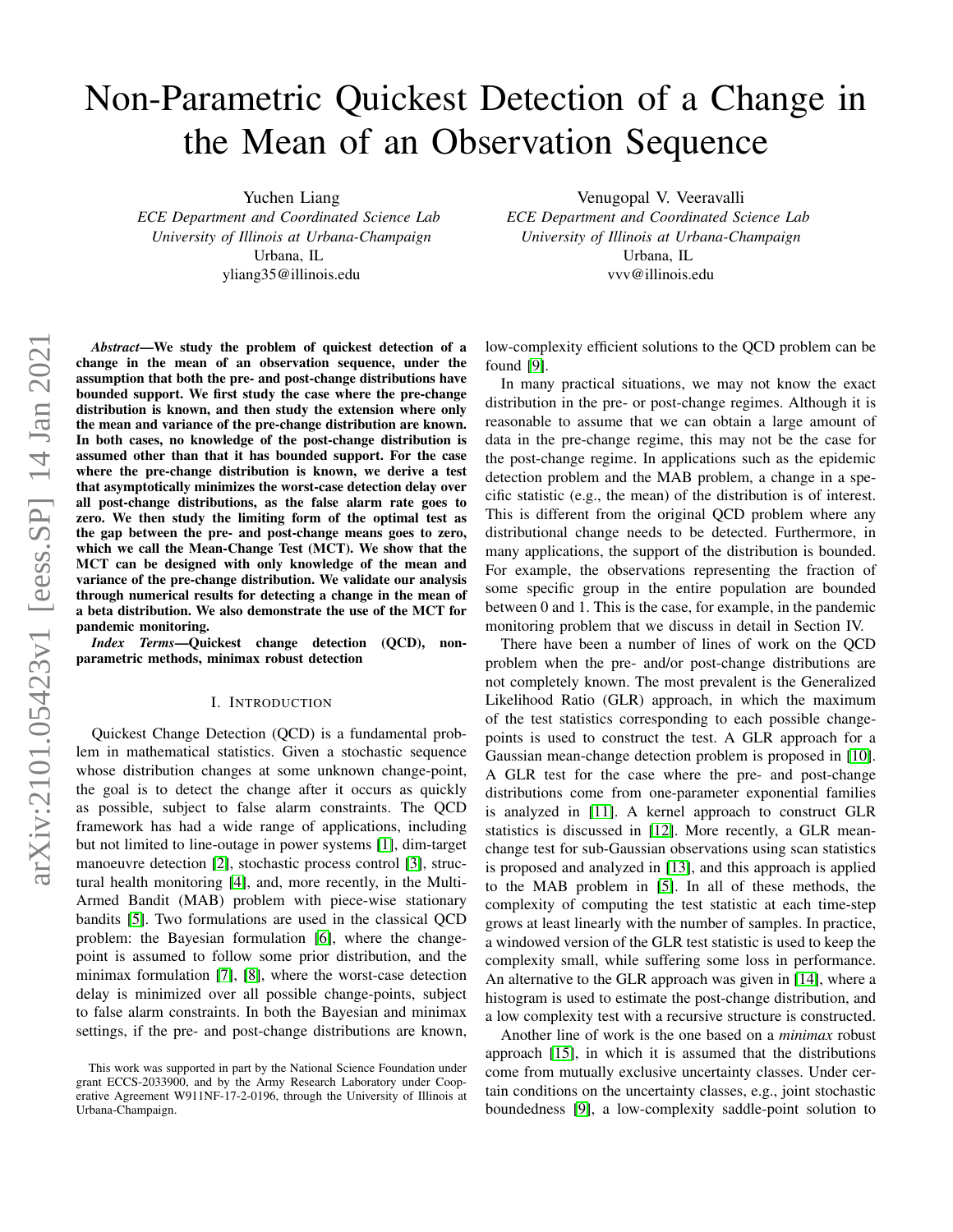the minimax robust QCD problem can be found. In this paper, we use an asymptotic version of the minimax robust QCD problem formulation to develop algorithms for the nonparametric detection of a change in mean of an observation sequence. Our contributions are as follows:

- 1) We study the problem of quickest detection of a change in the mean of an observation sequence under the assumption that no knowledge of the post-change distribution is available other than that it has bounded support.
- 2) For the case where the pre-change distribution is known, we derive a test that asymptotically minimizes the worstcase detection delay over all possible post-change distributions, as the false alarm rate goes to zero.
- 3) We study the limiting form of the optimal test as the gap between the pre- and post-change means goes to zero, which we call the Mean-Change Test (MCT). We show that the MCT can be designed with only knowledge of the mean and variance of the pre-change distribution.
- 4) We validate our analysis through numerical results for detecting a change in the mean of a beta distribution. We also demonstrate the use of the MCT for pandemic monitoring.

# II. PROBLEM STATEMENT

Let  $X_1, \ldots, X_t, \cdots \in [0, 1]$  be independent samples, with  $X_1, \ldots, X_{\nu} \sim P_0$ , and  $X_{\nu+1}, \cdots \sim P_1$ . Let  $\mathbb{P}^{P_0, P_1}_{\nu}$  { $\cdot$ } denote the probability measure on the entire sequence of observations when the pre- and post-change distributions are  $P_0$  and  $P_1$ , respectively, and the change-point is at  $t = \nu$ , and let  $\mathbb{E}_{\nu}^{P_0, P_1}[\cdot]$ denote the corresponding expectation. We will first consider the case where  $P_0$  is completely known, and then study extensions to the cases where only partial (moment) information about  $P_0$  is available. The change-time  $\nu$  is unknown but deterministic. The problem is to detect the change quickly while not causing too many false alarms. Let  $\tau$  be a stopping time [\[9\]](#page-5-8) defined on the observation sequence associated with the detection rule, i.e.  $\tau$  is the time at which we stop taking observations and declare that the change has occurred. If both the pre- and post-change distributions are known, Lorden [\[7\]](#page-5-6) proposed solving the following optimization problem to find the best stopping time  $\tau$ :

$$
\inf_{\tau \in \mathcal{C}_{\alpha}} \text{WADD}^{P_0, P_1}(\tau) \tag{1}
$$

where

WADD<sup>P<sub>0</sub>,P<sub>1</sub></sup> (
$$
\tau
$$
) :=  
\n <sub>$\text{sup}_{\nu \geq 1} \text{ess sup } \mathbb{E}_{\nu}^{P_0,P_1} \left[ (\tau - \nu + 1)^+ | X_1, \dots, X_{\nu-1} \right]$  (2)</sub>

is a worst-case delay metric and

$$
\mathcal{C}_{\alpha}^{\{P_0\}} := \left\{\tau : \text{FAR}^{P_0}\left(\tau\right) \leq \alpha\right\} \tag{3}
$$

is the feasible set where  $FAR^{P_0}(\tau) := \mathbb{E}_{\infty}^{P_0, P_1} [\tau]^{-1}$ . Note that  $\mathbb{E}_{\infty}^{P_0, P_1}$  [·] is the expectation operator when the change never happens, and  $(\cdot)^+ := \max\{0, \cdot\}.$ 

Lorden also showed that Page's Cumulative Sum (CUSUM) algorithm [\[16\]](#page-5-15) whose test statistic is given by:

<span id="page-1-5"></span>
$$
\Lambda^{P_0, P_1}(t) = \max_{1 \le k \le t} \sum_{i=k}^t \ln L^{P_0, P_1}(X_i)
$$
  
= 
$$
(\Lambda^{P_0, P_1}(t-1) + \ln L^{P_0, P_1}(X_t))^+
$$
 (4)

with  $\Lambda^{P_0, P_1}(0) = 0$  solves the problem in [\(2\)](#page-1-0) asymptotically, where  $L^{P_0,P_1}(x) = p_1(x)/p_0(x)$  is the likelihood ratio between the densities. The CUSUM stopping rule is given by:

$$
\tau\left(\Lambda^{P_0,P_1},b_{\alpha}\right) := \inf\{t:\Lambda^{P_0,P_1}(t) \ge b_{\alpha}\}\tag{5}
$$

where  $b_{\alpha} := |\ln \alpha|$ . It was shown by Moustakides [\[17\]](#page-5-16) that Page's test is exactly optimal for the problem in [\(2\)](#page-1-0).

When the pre-change and post-change distributions are unknown but belong to some uncertainty sets, a minimax robust metric can be applied:

<span id="page-1-1"></span>
$$
\inf_{\tau \in \mathcal{C}_{\alpha}^{\mathcal{P}_0}} \sup_{(P_0, P_1) \in \mathcal{P}_0 \times \mathcal{P}_1} \text{WADD}^{P_0, P_1}(\tau) \tag{6}
$$

where the feasible set becomes

<span id="page-1-4"></span>
$$
\mathcal{C}_{\alpha}^{\mathcal{P}_0} = \left\{ \tau : \sup_{P_0 \in \mathcal{P}_0} \text{FAR}^{P_0} \left( \tau \right) \le \alpha \right\} \tag{7}
$$

A pair of uncertainty sets  $(\mathcal{P}_0, \mathcal{P}_1)$  is said to be *jointly stochastically (JS) bounded* by  $(\overline{P}_0, \overline{P}_1) \in \mathcal{P}_0 \times \mathcal{P}_1$  if, for any  $(P_0, P_1) \in \mathcal{P}_0 \times \mathcal{P}_1$  and any  $t > 0$ ,

$$
P_0\{L^{\bar{P}_0,\bar{P}_1}(X)>t\} \le \bar{P}_0\{L^{\bar{P}_0,\bar{P}_1}(X)>t\}
$$
 (8)

$$
P_1\{L^{\bar{P}_0,\bar{P}_1}(X)>t\}\geq \bar{P}_1\{L^{\bar{P}_0,\bar{P}_1}(X)>t\}
$$
(9)

where  $L^{\bar{P}_0, \bar{P}_1}$  is the likelihood ratio between  $\bar{P}_1$  and  $\bar{P}_0$  as defined previously [\[9\]](#page-5-8). The distributions  $\bar{P}_0$  and  $\bar{P}_1$ ) are called least favorable distributions (LFDs) within the classes  $P_0$  and  $P_1$ , respectively. If the pair of pre- and post-change uncertainty sets is JS bounded, the test statistic  $\Lambda^{\bar{P}_0, \bar{P}_1}(t)$  with the stopping rule  $\tau(\Lambda^{\bar{P}_0, \bar{P}_1}, b_\alpha)$  solves [\(6\)](#page-1-1) exactly [\[18\]](#page-5-17).

A pair of uncertainty sets  $(\mathcal{P}_0, \mathcal{P}_1)$  is said to be *weakly stochastically (WS) bounded* by  $(\tilde{P}_0, \tilde{P}_1) \in \mathcal{P}_0 \times \mathcal{P}_1$  if

$$
D(\tilde{P}_1||\tilde{P}_0) \le D(P_1||\tilde{P}_0) - D(P_1||\tilde{P}_1)
$$
 (10)

for all  $P_1 \in \mathcal{P}_1$ , and

<span id="page-1-2"></span>
$$
\mathbb{E}^{P_0}\left[L^{\tilde{P}_0,\tilde{P}_1}(X)\right] \leq \mathbb{E}^{\tilde{P}_0}\left[L^{\tilde{P}_0,\tilde{P}_1}(X)\right] = 1\tag{11}
$$

<span id="page-1-0"></span>for all  $P_0 \in \mathcal{P}_0$  [\[2\]](#page-5-1), where  $\mathbb{E}^P[\cdot]$  denotes the expectation operator with respect to distribution  $P$ . It is shown in [\[2\]](#page-5-1) that if a pair of uncertainty sets is JS bounded by  $(\bar{P}_0, \bar{P}_1)$ , it is also WS bounded by  $(\bar{P}_0, \bar{P}_1)$ .

<span id="page-1-3"></span>**Theorem II.1.** [\[2\]](#page-5-1) If  $(\tilde{P}_0, \tilde{P}_1)$  solves

$$
\inf_{(P_0, P_1) \in \mathcal{P}_0 \times \mathcal{P}_1} D(P_1 || P_0) \tag{12}
$$

and if furthermore,  $P_1$  is convex, and [\(11\)](#page-1-2) holds for all  $P_0 \in \mathcal{P}_0$ , then  $(\mathcal{P}_0, \mathcal{P}_1)$  *is WS bounded by*  $(\tilde{P}_0, \tilde{P}_1)$ *, and*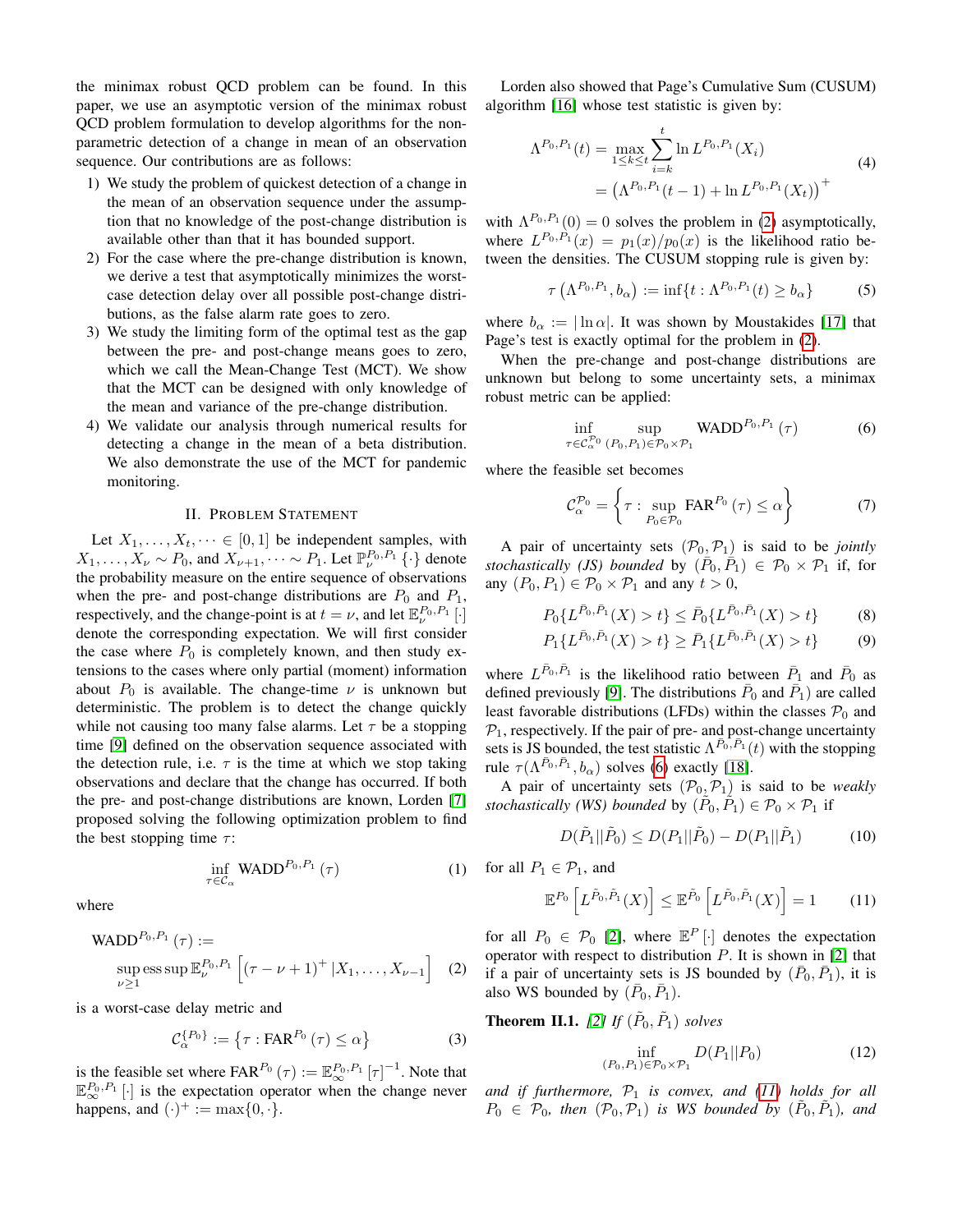$\tau(\Lambda^{\tilde{P}_0,\tilde{P}_1},b_{\alpha})$  solves the problem in [\(6\)](#page-1-1) asymptotically as  $\alpha \rightarrow 0$ *. Also, the worst-case delay is* 

$$
\inf_{\tau \in C_{\alpha}^{\mathcal{P}_0} (P_0, P_1) \in \mathcal{P}_0 \times \mathcal{P}_1} \text{WADD}^{P_0, P_1}(\tau) = \frac{|\ln \alpha|}{D(\tilde{P}_1 || \tilde{P}_0)} (1 + o(1)) \tag{13}
$$

In this paper, we consider the problem of quickest change detection for observations with bounded support. The goal is to construct a test to detect when the mean of the observations exceeds some pre-specified threshold, i.e.,  $P_1 \in \mathcal{P}_1$  such that

<span id="page-2-0"></span>
$$
\mathcal{P}_1 := \{ P : \mathbb{E}^P \left[ X \right] \ge \eta > \mu_0 \} \tag{14}
$$

In this expression,  $X$  denotes a generic observation in the sequence,  $\eta$  is a pre-designed threshold on the mean, and  $\mu_0 := \mathbb{E}^{P_0} [X]$ . Define

$$
\Delta := \frac{\eta - \mu_0}{2} \tag{15}
$$

Also, for  $i = 0, 1$ , let the density (w.r.t. the Lebesgue measure) of  $P_i$  be  $p_i$ . Define

$$
\kappa_0(\lambda) = \ln \mathbb{E}^{P_0} \left[ e^{\lambda X} \right] \tag{16}
$$

to be the cumulant-generating functiong (cgf) under measure  $P_0$ . We present our main results below.

## III. MAIN RESULTS

#### *A. Known Pre-change Distribution*

Throughout we will assume that  $\mathcal{P}_1$  is as defined in [\(14\)](#page-2-0). In this subsection, we study the case where  $\mathcal{P}_0 = \{P_0\}.$ 

**Theorem III.1.** *For*  $P_0 = P_0$ *, and*  $P_1$  *given in [\(14\)](#page-2-0), define* 

<span id="page-2-1"></span>
$$
p_1^*(x) = p_0(x)e^{\lambda^* x - \kappa_0(\lambda^*)}
$$
 (17)

where  $\kappa_0(\lambda)$  *is the cgf under*  $P_0$  *and*  $\lambda^*$  *satisfies* 

$$
\kappa'_{0}(\lambda^{*}) := \frac{\mathbb{E}^{P_{0}}\left[Xe^{\lambda^{*}X}\right]}{\mathbb{E}^{P_{0}}\left[e^{\lambda^{*}X}\right]} = \eta
$$
\n(18)

*Then, the statistic*

<span id="page-2-2"></span>
$$
\Lambda^{P_0, P_1^*}(t) = \max_{1 \le k \le t} \sum_{i=k}^t (\lambda^* X_i - \kappa_0(\lambda^*))
$$
 (19)

*and the stopping rule*  $\tau(\Lambda^{P_0,P_1^*},b_\alpha)$  *with threshold*  $b_\alpha =$  $|\ln \alpha|$  *solves the minimax robust problem in* [\(6\)](#page-1-1) *asymptotically as*  $\alpha \rightarrow 0$ *, and* 

$$
\inf_{\tau \in \mathcal{C}_{\alpha}^{P_0} (P_0, P_1) \in \mathcal{P}_0 \times \mathcal{P}_1} \text{WADD}^{P_0, P_1}(\tau) = \frac{|\ln \alpha|}{\lambda^* \eta - \kappa_0(\lambda^*)} (1 + o(1)) \tag{20}
$$

*Proof.* We follow the procedure outlined in [\[19,](#page-5-18) Sec. 6.4.1]. We want to minimize  $D(P_1||P_0) = \mathbb{E}^{P_1} [\ln(p_1(x)/p_0(x))]$ subject to  $\mathbb{E}^{P_1}[X] \geq \eta$ . We consider the Lagrangian

$$
L(p_1, \lambda, \mu) = \mathbb{E}^{P_1} [\ln(p_1(x)/p_0(x))]
$$
  
+  $\lambda(\eta - \mathbb{E}^{P_1} [X]) + \mu \left(1 - \int_{[0,1]} p_1(x) dx\right)$   
=  $\int_{[0,1]} \left( \ln \frac{p_1(x)}{p_0(x)} - \lambda x - \mu \right) p_1(x) dx$   
+  $\lambda \eta + \mu$  (21)

where the Lagrange multiplier  $\lambda \geq 0$  corresponds to the constraint that the post-change mean is greater than  $\eta$ , and  $\mu$  corresponds to the constraint that  $p_1(x)$  is a probability measure. For an arbitrary direction z, since  $p_1$  is continuous by assumption, we take the Gateaux derivative with respect to  $p_1$ :

$$
\nabla_{p_1,z} L(p_1, \lambda, \mu) := \lim_{h \to 0} \frac{L(p_1 + hz, \lambda, \mu) - L(p_1, \lambda, \mu)}{h}
$$

$$
= \int_{[0,1]} \left( \ln \frac{p_1(x)}{p_0(x)} - \lambda x - \mu' \right) z dx \tag{22}
$$

where  $\mu' = \mu - 1$ , and since z is arbitrary, we arrive at

$$
\ln \frac{p_1(x)}{p_0(x)} - \lambda x - \mu' = 0
$$
 (23)

By the Generalized Kuhn–Tucker Theorem [\[20\]](#page-5-19), if  $p_0(x)$  is bounded,  $p_1(x) = p_0(x)e^{\lambda x + \mu}$  is a necessary condition for optimality. Furthermore, since  $L(p_1, \lambda, \mu)$  is convex in  $p_1$ , this is also a global optimum. To satisfy the constraints,

$$
\mu' = -\ln \int_{[0,1]} p_0 e^{\lambda x} dx = -\kappa_0(\lambda) \tag{24}
$$

and  $\lambda^*$  satisfies

$$
\eta = \mathbb{E}^{P_1} [X] = \frac{\mathbb{E}^{P_0} [X e^{\lambda^* X}]}{\mathbb{E}^{P_0} [e^{\lambda^* X}]} = \kappa'_0(\lambda^*)
$$
(25)

Thus,  $P_1^*$  in [\(17\)](#page-2-1) minimizes the KL divergence when  $P_0$  is known. By Theorem [II.1,](#page-1-3) since  $(P_0, P_1^*)$  minimizes the KL divergence,  $P_1$  is convex in that the expectation operator is linear, and  $P_0$  is a singleton, the uncertainty classes  $P_0 \times P_1$ are WS bounded by  $(P_0, P_1^*)$ . Therefore, an asymptotically optimal test is  $\Lambda^{P_0, \overline{P_1^*}}$  as in [\(19\)](#page-2-2).

Furthermore, the minimum KL-divergence is

$$
D(P_1^*||P_0) = \int_{[0,1]} (\lambda^* x - \kappa_0(\lambda^*)) p_1^*(x) dx
$$
  
=  $\lambda^* \eta - \kappa_0(\lambda^*)$  (26)

Hence, the worst-case delay satisfies

$$
\inf_{\tau \in C_{\alpha}^{\{P_0\}}}\sup_{P_1 \in \mathcal{P}_1} \text{WADD}^{P_0, P_1}(\tau) = \frac{|\ln \alpha|}{D(P_1^*||P_0)}(1 + o(1))
$$
\n
$$
= \frac{|\ln \alpha|}{\lambda^* \eta - \kappa_0(\lambda^*)}(1 + o(1))
$$
\n(27)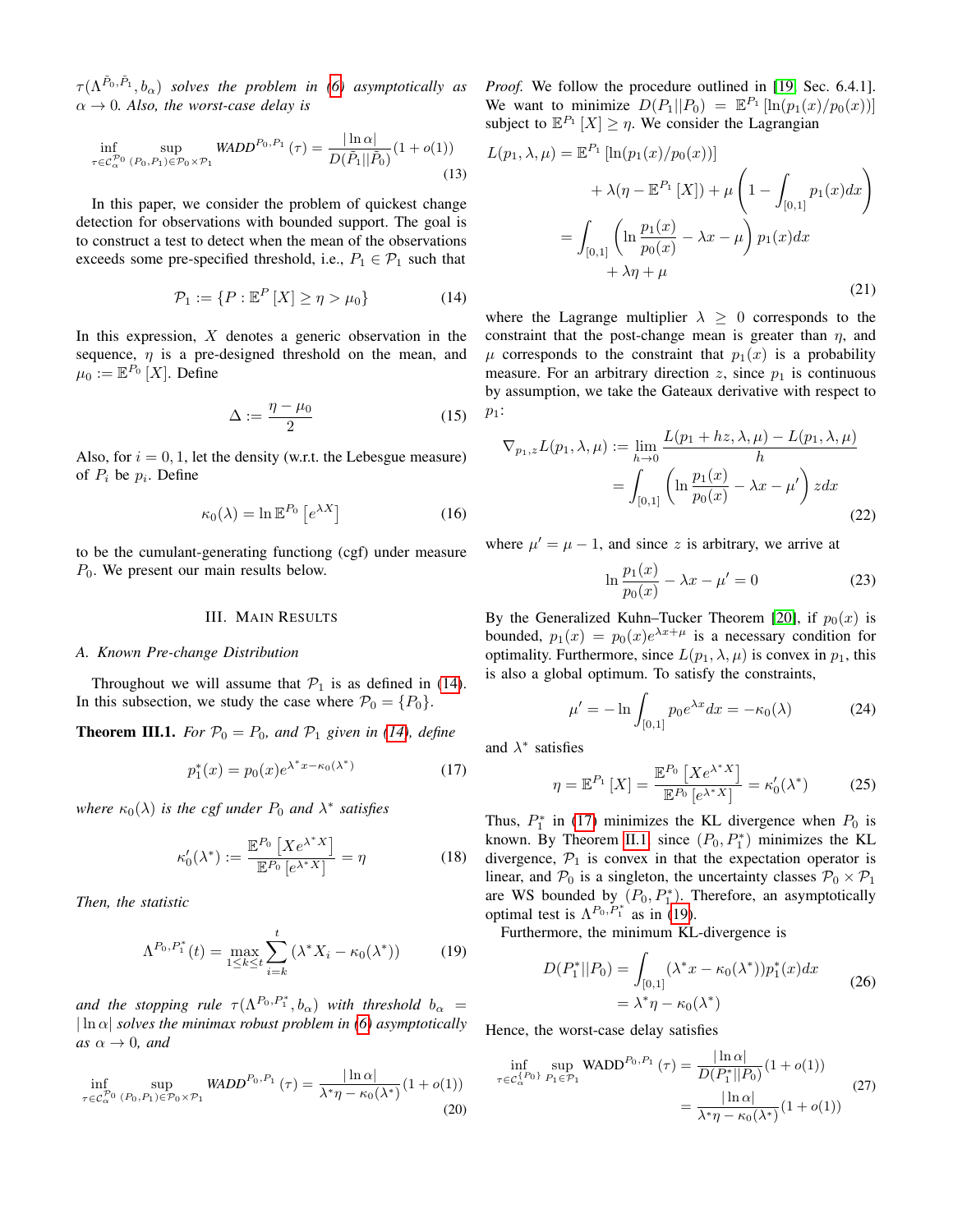as  $\alpha \to 0$ .

Since  $p_0$  is a density on [0, 1],  $p^*$  is also a density on [0, 1]. Indeed,  $p^*$  is the exponentially-tilted distribution (or the Esscher transform) of  $p_0$ .

## *B. Approximation for Small* ∆

Even though we have an expression for the test statistic when  $P_0$  is known, as given in [\(19\)](#page-2-2), the exact solution of  $\lambda^*$  is not available in closed-form. Fortunately, if the meanchange gap  $\Delta$  is small, we obtain a low-complexity test in terms of only the pre-change mean and variance that closely approximates the performance of the asymptotically minimax optimal test in the previous section.

As the gap is asymptotically small, the worst-case postchange mean  $\eta \to \mu_0$ . Hence,  $\lambda^* \to 0$ . From the Taylor expansion on  $\kappa_0$  around 0, we obtain

$$
\kappa_0(\lambda^*) = \kappa_0(0) + \kappa'_0(0)\lambda^* + \frac{\kappa''_0(0)}{2}(\lambda^*)^2 + o((\lambda^*)^2)
$$
  
=  $\mu_0\lambda^* + \frac{\sigma_0^2}{2}(\lambda^*)^2 + o((\lambda^*)^2)$  (28)

In this same regime, by continuity of  $\kappa'_0(\cdot)$ ,

$$
\lambda^* = \frac{\kappa'_0(\lambda^*) - \kappa'_0(0)}{\kappa''_0(0)} + o(\Delta)
$$

$$
= \frac{\eta - \mu_0}{\sigma_0^2} + o(\Delta)
$$

$$
= \frac{2\Delta}{\sigma_0^2} + o(\Delta)
$$
(29)

where we have used  $\kappa'_0(\lambda^*) = \eta$ . Hence, the approximate test statistic is

$$
\lambda^* X_t - \kappa_0(\lambda^*) = \lambda^* X_t - (\mu_0 \lambda^* + \frac{\sigma_0^2}{2} (\lambda^*)^2) + o((\lambda^*)^2)
$$
  
=  $\frac{2\Delta}{\sigma_0^2} (X_t - \mu_0) - \frac{\sigma_0^2}{2} \left(\frac{2\Delta}{\sigma_0^2}\right)^2 + o(\Delta^2)$   
=  $\frac{2\Delta}{\sigma_0^2} \left(X_t - \frac{\mu_0 + \eta}{2}\right) + o(\Delta^2)$  (30)

and the corresponding minimum KL-divergence is approximated as:

$$
D(P_1^*||P_0) = \frac{2\Delta^2}{\sigma_0^2} + o(\Delta^2)
$$
 (31)

Let  $\sigma_0^2$  be the variance of X under  $P_0$ . Since

$$
\frac{2\Delta}{\sigma_0^2} \left( X_t - \frac{\mu_0 + \eta}{2} \right) > b_\alpha \iff X_t - \frac{\mu_0 + \eta}{2} > \tilde{b}_\alpha \tag{32}
$$

where

<span id="page-3-4"></span>
$$
\tilde{b}_{\alpha} := \frac{|\ln \alpha| \sigma_0^2}{2\Delta} = \frac{|\ln \alpha| \sigma_0^2}{\eta - \mu_0},\tag{33}
$$

the stopping rule  $\tau(\Lambda^{P_0,P_1^*},b_\alpha)$  can be approximated by the stopping rule  $\tau(\tilde{\Lambda}^{\mu_0,\eta}, \tilde{b}_{\alpha})$ , where

<span id="page-3-3"></span>
$$
\tilde{\Lambda}^{\mu_0, \eta}(t) = \max_{1 \le k \le t} \sum_{i=k}^{t} \left( X_i - \frac{\mu_0 + \eta}{2} \right)
$$
\n
$$
= \left( \tilde{\Lambda}^{\mu_0, \eta}(t-1) + \left( X_t - \frac{\mu_0 + \eta}{2} \right) \right)^{+}
$$
\n(34)

with  $\tilde{\Lambda}^{\mu_0,\eta}(0) = 0$ . We call  $\tau(\tilde{\Lambda}^{\mu_0,\eta}, \tilde{b}_{\alpha})$  the Mean-Change Test (MCT), and  $\tilde{\Lambda}^{\mu_0, \eta}$  the MCT statistic.

Noe that the worst-case delay satisfies

 $\Box$ 

<span id="page-3-2"></span>
$$
\inf_{\tau \in C_{\alpha}^{\{P_0\}}}\sup_{P_1 \in \mathcal{P}_1} \text{WADD}^{P_0, P_1}(\tau) = \frac{|\ln \alpha|}{D(P_1^*||P_0)}(1 + o(1))
$$

$$
\approx \frac{|\ln \alpha|\sigma_0^2}{2\Delta^2}(1 + o(1))
$$
(35)

where the approximation becomes more accurate as  $\Delta \to 0$ .

Therefore, if the gap is small, it is sufficient to know only the mean and variance to construct a good approximation to the asymptotically minimax robust test. Furthermore, only the mean of the pre-change distribution is needed to construct the MCT statistic. From the simulation results in Section IV, the performance of the MCT is very close to that of the asymptotically minimax robust test. Since the mean and variance of a distribution are much easier and more accurately estimated than the entire density, this test can be useful and accurate when only a moderate number of observations in the pre-change regime is available.

# *C. Performance Analysis of MCT for moderate* ∆

We now study the asymptotic performance of the MCT for the case where  $\Delta$  is moderate, as  $\alpha \to 0$ .

**Lemma III.2.** *Fix*  $P_0 \in \mathcal{P}_0$ *. For simplicity, denote*  $\tau :=$  $\tau(\tilde{\Lambda}^{\mu_0,\eta},b), Z_i := X_i - (\mu_0 + \eta)/2, \text{ and } S_t = \sum_{i=1}^t Z_i.$ *For any threshold*  $b > 1$ *,* 

<span id="page-3-1"></span>
$$
P_0 \left\{ S_\tau \ge b \right\} \le 2R_0 \sqrt{\frac{b^2}{\Delta^2}} K_1 \left( \frac{R_0^2 b \Delta}{\sigma_0^2} \right) \exp \left( -\frac{R_0^2 \Delta}{\sigma_0^2} b \right)
$$

$$
\sim \sqrt{\frac{2\pi \sigma_0^2 b}{\Delta^3}} \exp \left( -\frac{2R_0^2 \Delta}{\sigma_0^2} b \right), \text{ as } b \to \infty
$$
(36)

*where*

<span id="page-3-0"></span>
$$
R_0 = \sigma_0^2 / (\sigma_0^2 + \Delta \cdot \max\{\mu_0, 1 - \mu_0\}/3)
$$
 (37)

*and*  $K_\beta(z)$  *is the modified Bessel function of the second kind with order* β*.*

*Proof.* Let  $M = \max{\mu_0/3, (1 - \mu_0)/3}$ . Note that  $\mathbb{E}^{P_0}[Z_i] = (\mu_0 - \eta)/2 = -\Delta$ . Thus, we have

$$
P_0 \{ S_\tau \ge b \} = P_0 \left\{ \sum_{i=1}^\tau Z_i \ge b \right\}
$$
  
= 
$$
\sum_{t=1}^\infty P_0 \left\{ \sum_{i=1}^t Z_i \ge b, t = \tau \right\}
$$
  

$$
\le \sum_{t=1}^\infty P_0 \left\{ \sum_{i=1}^t Z_i \ge b \right\}
$$
  
= 
$$
\sum_{t=1}^\infty P_0 \left\{ \sum_{i=1}^t (Z_i + \Delta) \ge b + t\Delta \right\}
$$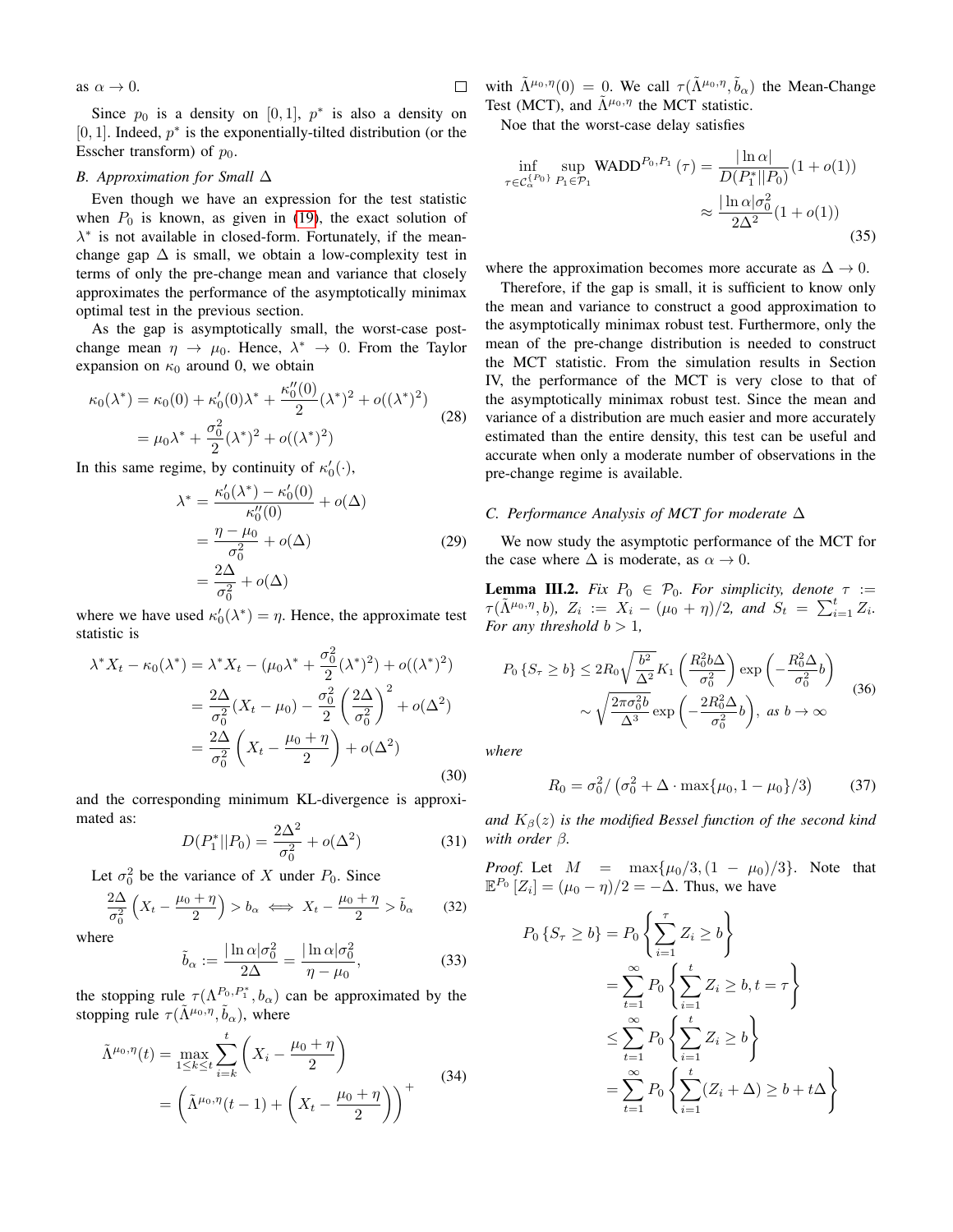$$
\stackrel{(a)}{\leq} \sum_{t=1}^{\infty} \exp\left(-\frac{(b+t\Delta)^2}{2(t\sigma_0^2 + M(b+t\Delta))}\right)
$$
\n
$$
\stackrel{(b)}{\leq} \int_0^{\infty} \exp\left(-\frac{(b+x\Delta)^2}{2(x\sigma_0^2 + M(b+x\Delta))}\right) dx
$$
\n
$$
= a \int_0^{\infty} \exp\left(-\frac{(a\Delta y + C)^2}{2y}\right) dy
$$
\n
$$
= a e^{-a\Delta C} \int_0^{\infty} e^{-((a^2\Delta^2/2)y + (C^2/2)y^{-1})} dy
$$
\n
$$
= \frac{2C}{\Delta} e^{-a\Delta C} K_1(a\Delta C) \tag{38}
$$

where  $a := (\sigma_0^2 + M\Delta)^{-1}$  and  $C := \sigma_0^2 b / (\sigma_0^2 + M\Delta)$ . In the series of inequalities above, (a) is by Bernstein's inequality [\[21,](#page-5-20) p. 9], and (b) is from bounding the sum with an integral. Since  $K_1(z) \sim \sqrt{\frac{\pi}{2z}} e^{-z}$  as  $|z| \to \infty$ , the asymptotic result follows.

# Theorem III.3. *Let*

$$
\sqrt{\frac{2\pi\sigma_0^2\tilde{b}'_{\alpha}}{\Delta^3}}\exp\left(-\frac{2R_0^2\Delta}{\sigma_0^2}\tilde{b}'_{\alpha}\right) = \alpha\tag{39}
$$

*then* [\(7\)](#page-1-4) *is satisfied asymptotically as*  $\alpha \rightarrow 0$ *. Furthermore,* 

<span id="page-4-0"></span>
$$
\tilde{b}'_{\alpha} = \frac{\tilde{b}_{\alpha}}{R_0^2} (1 + o(1))
$$
\n(40)

*where*  $R_0$  *is defined in [\(37\)](#page-3-0).* 

*Proof.* As  $\alpha \to 0$ ,  $\tilde{b}'_{\alpha} \to \infty$ . As a result, for any  $P_1 \in \mathcal{P}_1$ ,  $P_0 \{S_\tau \geq b\} \leq \alpha(1 + o(1))$ . From [\[22,](#page-5-21) Sec. 2.6], it can be shown that

$$
\mathbb{E}_{\infty}^{P_0, P_1} [\tau] = \frac{\mathbb{E}^{P_0} [S_{\tau}]}{P_0 \{S_{\tau} \ge b\}}\n\n\ge \frac{1}{P_0 \{S_{\tau} \ge b\}}\n\n\ge \alpha^{-1} (1 + o(1))
$$
\n(41)

since  $\mathbb{E}^{P_0}[S_\tau] \geq 1$ . Thus, the false alarm constraint is satisfied asymptotically.

For the second result, it is sufficient to show that  $(\tilde{b}'_\alpha$  –  $(\tilde{b}_{\alpha})/\tilde{b}_{\alpha} = R_0^{-2} - 1 + o(1)$ . Let

$$
D := \frac{2\Delta}{\sigma_0^2} \tilde{b}'_{\alpha} - |\ln \alpha| \tag{42}
$$

Note that the desired ratio  $(\tilde{b}'_{\alpha} - \tilde{b}_{\alpha})/\tilde{b}_{\alpha} = D/|\ln \alpha|$ . Plugging into [\(36\)](#page-3-1), we have

$$
\sqrt{\frac{\sigma_0^4 \pi}{\Delta^4} (D + |\ln \alpha|)} e^{-R_0^2 (D + |\ln \alpha|)} = \alpha \tag{43}
$$

$$
-\frac{1}{2}\ln\left(\frac{\sigma_0^4 \pi}{\Delta^4}(D+|\ln \alpha|)\right) + R_0^2(D+|\ln \alpha|) = |\ln \alpha| \quad (44)
$$

Now, we hypothesize that  $D = D_1 |\ln \alpha| + o(|\ln \alpha|)$ . The first term then vanishes because

$$
\ln\left(\frac{\sigma_0^4 \pi}{\Delta^4} (D + |\ln \alpha|)\right) = \ln\left(\frac{\sigma_0^4 \pi}{\Delta^4} ((D_1 + 1)|\ln \alpha| + o(|\ln \alpha|)\right)
$$

$$
= O(\ln(|\ln \alpha|))
$$

$$
= o(|\ln \alpha|)
$$
(45)

From the second term, we validate our hypothesis that

$$
D = (R_0^{-2} - 1)|\ln \alpha| + o(|\ln \alpha|)
$$
 (46)

 $\Box$ 

 $\Box$ 

and the second result follows.

*Remark.* In practice, the threshold can be set to be  $\sigma_0^2/(2R_0^2\Delta)$ using equation [\(40\)](#page-4-0).

**Theorem III.4.** *Fix*  $P_0 \in \mathcal{P}_0$ *. The worst-case delay satisfies* 

$$
\sup_{P_1 \in \mathcal{P}_1} \text{WADD}^{P_0, P_1} \left( \tau(\tilde{\Lambda}^{\mu_0, \eta}, \tilde{b}'_{\alpha}) \right) \le \frac{|\ln \alpha| \sigma_0^2}{2\Delta^2 R_0^2} (1 + o(1)) \tag{47}
$$

*as*  $\alpha \rightarrow 0$ .

*Proof.* For any  $P_1 \in \mathcal{P}_1$ , as  $\alpha \to 0$ ,

WADD<sup>P<sub>0</sub>,P<sub>1</sub></sup> 
$$
\left(\tau(\tilde{\Lambda}^{\mu_0,\eta}, \tilde{b}'_{\alpha})\right) = \frac{\tilde{b}'_{\alpha}}{\Delta}(1 + o(1))
$$
  

$$
= \frac{\tilde{b}_{\alpha}}{\Delta R_0^2}(1 + o(1))
$$
(48)
$$
= \frac{|\ln \alpha|\sigma_0^2}{2\Delta^2 R_0^2}(1 + o(1))
$$

where the first line is by renewal theory [\[23\]](#page-5-22).

*Remark.* As  $\Delta \rightarrow 0$ ,  $R_0 \rightarrow 1$ . Thus, the result above becomes

$$
\sup_{P_1 \in \mathcal{P}_1} \text{WADD}^{P_0, P_1} \left( \tau(\tilde{\Lambda}^{\mu_0, \eta}, \tilde{b}'_{\alpha}) \right) \sim \frac{|\ln \alpha| \sigma_0^2}{2\Delta^2} (1 + o(1)) \tag{49}
$$

where  $o(1)$  goes zero as  $\alpha$  and  $\Delta$  go to zero, which coincides with the minimax robust worst-case delay in  $(35)$ .

# IV. NUMERICAL RESULTS AND DISCUSSION

We study the performance of the proposed tests through simulations for the case where the pre- and post-change distributions are beta(4,16) ( $\mu_0$  = 0.2) and beta(4.5,16)  $(\mu_1 = 0.2195)$ , respectively. The mean-threshold  $\eta$  is set to be 0.21. In particular, we compare the performances for the following three statistics:

- 1) The CUSUM statistic that knows both the pre- and postchange distributions, defined in [\(4\)](#page-1-5).
- 2) The statistic when only the pre-change distribution is known, defined in [\(19\)](#page-2-2).
- 3) The MCT statistic defined in [\(34\)](#page-3-3).

For all three statistics, based on their recursive structure, it is easy to show that the worst-case value of the change-point for computing WADD in [\(2\)](#page-1-0) is  $\nu = 0$ . Therefore we can estimate the worst-case delay by simulating the post-change distribution from time 0.

We see in Fig. [1](#page-5-23) that the performance of MCT is very close to the test that uses knowledge of the entire pre-change distribution. Note that the MCT statistic only uses the prechange mean; the variance is needed for setting the threshold to meet a given FAR constraint. In Fig. [2,](#page-5-24) we apply the MCT to monitoring the spread of COVID-19 using new case data from various counties in the US [\[24\]](#page-5-25). The incremental cases from day to day can be assumed to be roughly independent.